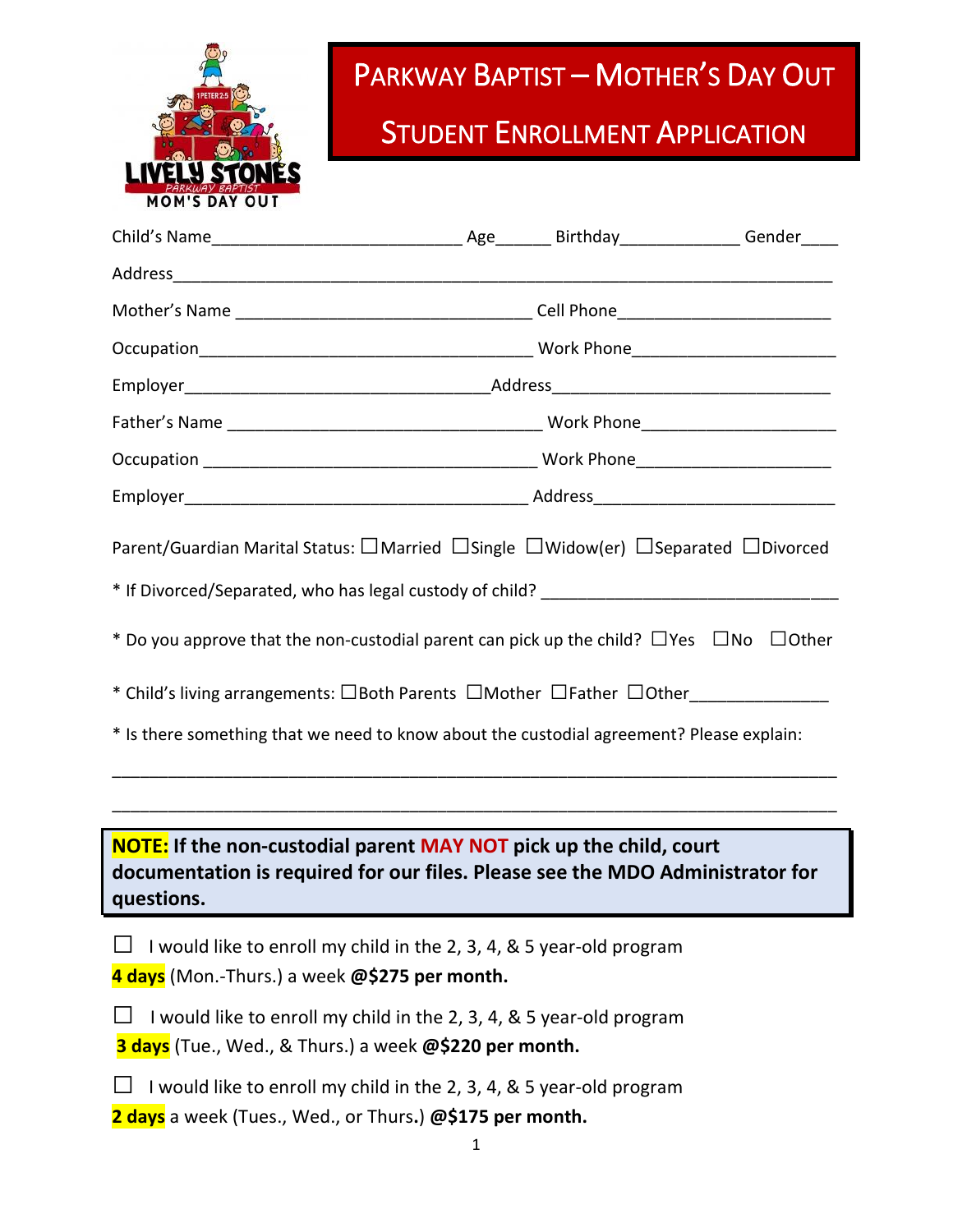| NOTE: We cannot change days anytime during the year. We staff accordingly. In |
|-------------------------------------------------------------------------------|
| the event of an emergency, we will try to accommodate. We must stay within    |
| proper ratio guidelines.                                                      |
|                                                                               |

Do you attend church, if so where?

If you don't have a home church, would you like the Pastoral Staff contact you and share with your family the ministry of Parkway Baptist?  $\Box$  Yes  $\Box$  No  $\Box$  Maybe-I will call if I need to speak to someone. What would you like our staff/teachers to know about your child? (Personality, special interest or needs, allergies, etc.)

Is your child potty-trained or currently potty-training? Please share with us any necessary information to support this process. (Key words, rewards used, etc.)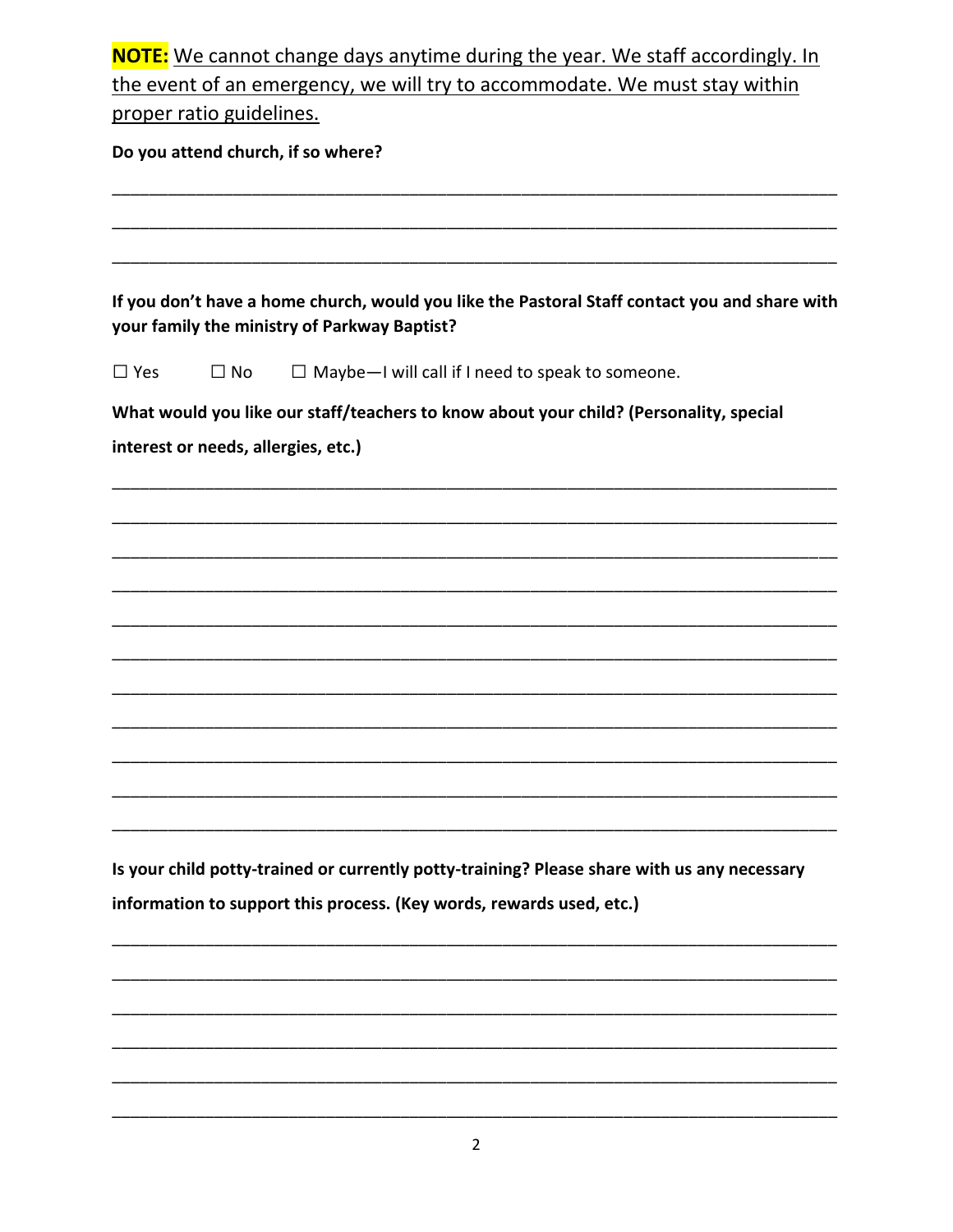

## Child Pick Up Release Form

Please list at least 3 authorized persons below who will be available to pick up your chid(ren), and assume responsibility for them in the event of an emergency if parents cannot be reached.

❶

| 2 |  |  |                                                                                    |  |  |
|---|--|--|------------------------------------------------------------------------------------|--|--|
|   |  |  |                                                                                    |  |  |
|   |  |  |                                                                                    |  |  |
|   |  |  |                                                                                    |  |  |
|   |  |  |                                                                                    |  |  |
| ❸ |  |  |                                                                                    |  |  |
|   |  |  |                                                                                    |  |  |
|   |  |  |                                                                                    |  |  |
|   |  |  |                                                                                    |  |  |
|   |  |  |                                                                                    |  |  |
|   |  |  | <b>Parent/Guardian Agreement</b>                                                   |  |  |
|   |  |  |                                                                                    |  |  |
|   |  |  |                                                                                    |  |  |
|   |  |  | student(s) enrolled in the Parkway Baptist Mom's Day Out program, confirms with my |  |  |
|   |  |  | signature below, that I have received a copy of the Parent Manual. I have read and |  |  |
|   |  |  | understand these policies and guidelines, and I agree to abide by them.            |  |  |

Signature of Parent/Guardian

\_\_\_\_\_\_\_\_\_\_\_\_\_\_\_\_\_\_\_\_\_\_\_\_\_\_

\_\_\_\_\_\_\_\_\_\_\_\_\_\_\_\_\_\_\_\_\_\_\_\_\_\_\_\_\_\_\_\_\_\_\_\_\_\_\_\_\_\_\_\_\_\_\_\_\_\_\_\_\_\_\_\_\_\_\_\_\_\_\_\_\_\_\_\_\_\_\_\_